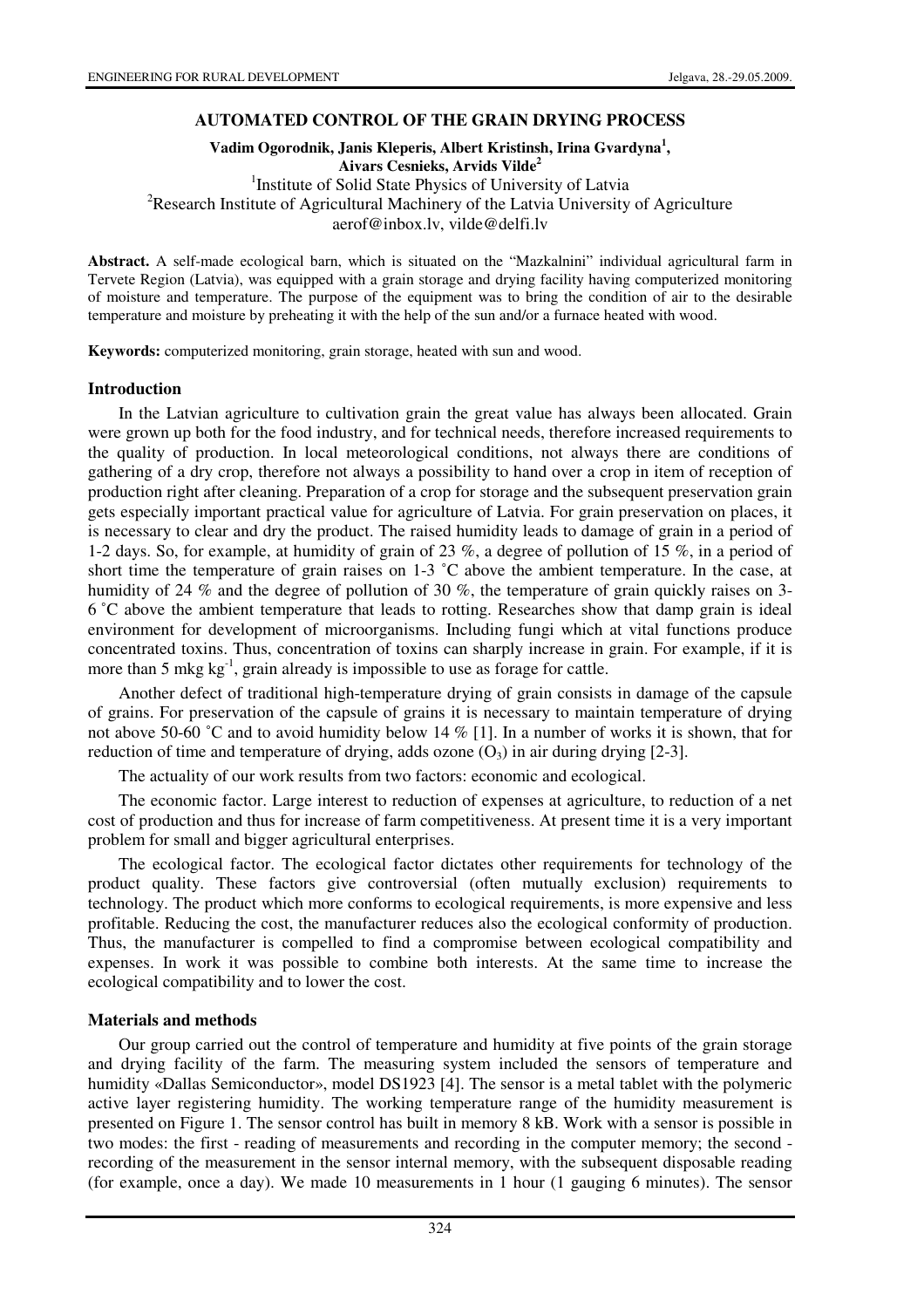internal memory has enough volume for gaugings in a period of several years. In our system five sensors included in a network in parallel are used. Everyone has a unique address that allows to distinguish it even at moving. The network had the length about 50 meters and connected sensors by means of a cable of twisted pair. Communication with a computer realized by RS232 protocol (the consecutive report of data transmission connected with COM by port of a computer). The scheme of the interface of communication with a computer is presented on Figure 2. Two permanent sensors were fixed (the first sensor in the supply channel of the warm air, and the second sensor – on the outside wall of the grain storage and drying facility). Three additional sensors could freely move through the bulk of the grain, and/or plunge into the layer of grain to the necessary depth. The schematic designation of the system is shown on Figure 3.



Fig. 1. **The working temperature range of humidity measurement** 

Under the action of the sun the air in the pipe, which is covered with a black film, heats up to temperature that is by 1-3 ˚C higher than the temperature of the atmospheric air. By means of a ventilator the warm air moves into bins-containers 1, 2 and 3. In case of bad weather (cloudy weather, too low temperature of the atmospheric air) heating only by the sun is not sufficient for the drying of grain. In this case air can be additionally warmed up in the furnace located right just at the end of the pipe. The heat is produced by burning firewood in the furnace. Thus, there are two operating modes: the main mode in which the temperature of the air rises due to the solar energy, and the additional mode (under bad meteorological conditions) in which the necessary heat is added due to the air passing through the pipe from the wood furnace.



Fig. 2. **The scheme of the interface** 

At calibration of the devices for climatic measurement, the mechanical measuring instrument of a stream of air (for finding of the minimal stream of air indispensable for work of sensor DS1923) has been used. Stability and accuracy of readings of sensor DS1923 depends on the speed of the stream of air above the containers with grain. In conditions of too high speed of the stream air the sensor cannot be stabilized, and its readings lose accuracy. With the objective of reduction of speed of the stream of air in zones directly adjoining to the sensor, the protective barriers partially extinguishing the speed of the stream through the sensor are used. For the control of humidity of the grain in the bunker, the measuring instrument of humidity with temperature probe Wile 66 has been used. Humidity of grain and the maintenance of water in air connects law (which represents function from atmospheric pressure and temperatures). Therefore, measurement of humidity of grain can be used for calibration of the sensor of humidity DS1923. The temperature of grain has been measured by means of the temperature probe attached to the measuring instrument of humidity.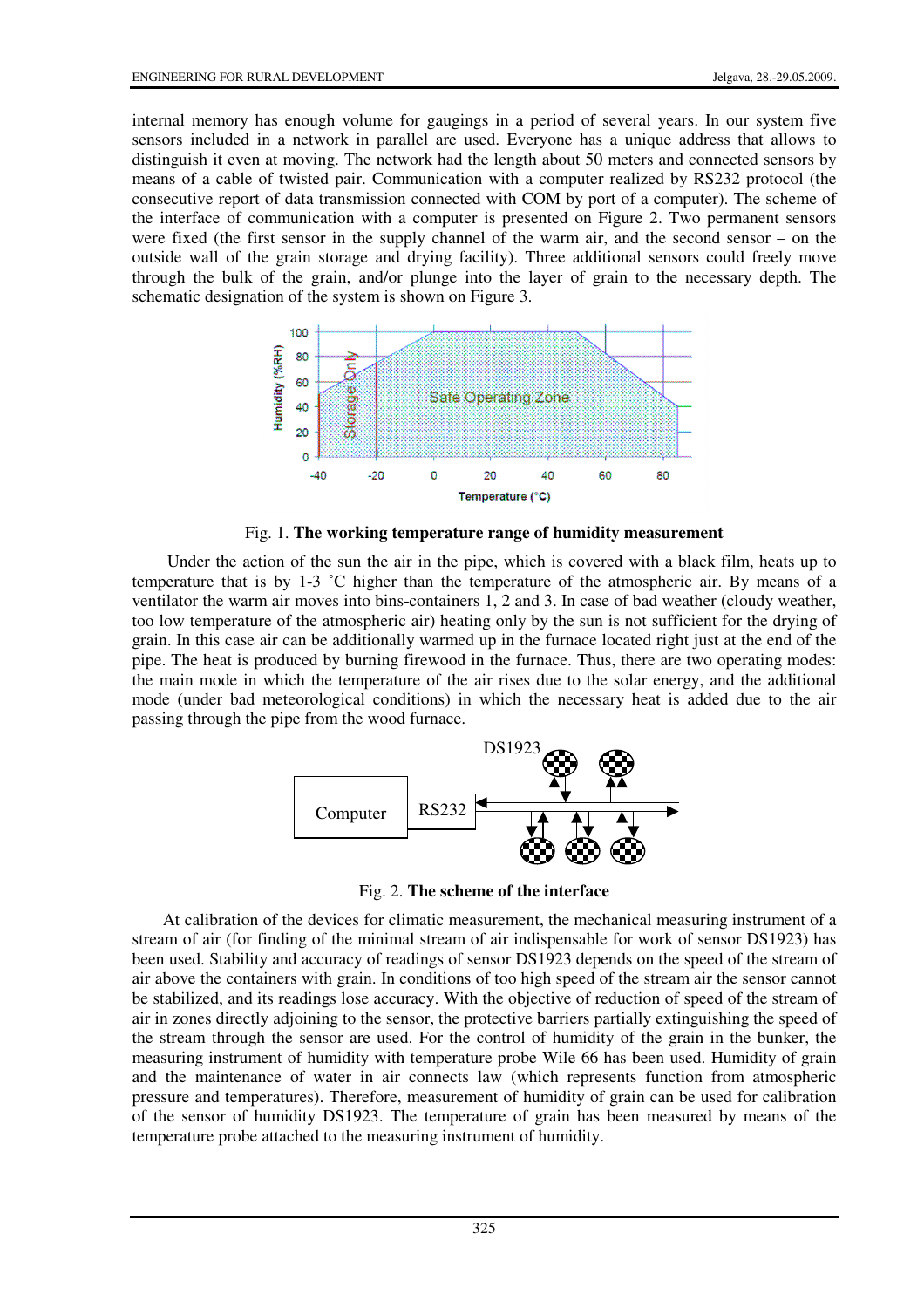

Fig. 3. **Schematic designation of system**

### **Results and discussion**

The computer control opens new opportunities for the optimization of the drying process. The choice of an optimum strategy of drying occurs on the basis of the current objective technological parameters: climatic conditions of the environment, the temperature and humidity of the warm air in the channel and also the humidity of the grain. Owing to keeping low temperature of drying, the grain capsule does not burst, save capsule intact. Also grain keeps much valuable nutritious properties. The example of measurement is presented on Figure 4. From figure 4 the character of the process of drying during the work of the furnace is well visible. Humidity in the pipe goes down, but humidity of air in bunkers goes up, owing to intensive output water steam from grain. On this example, maintenance of humidity and temperatures at a desirable level, also the control over the process of drying of grain are shown. An opportunity to warm up air by means of the furnace, at optimum time. Another case of the control of drying is presented on Fig. 5 (the same designations, as on Fig. 4).